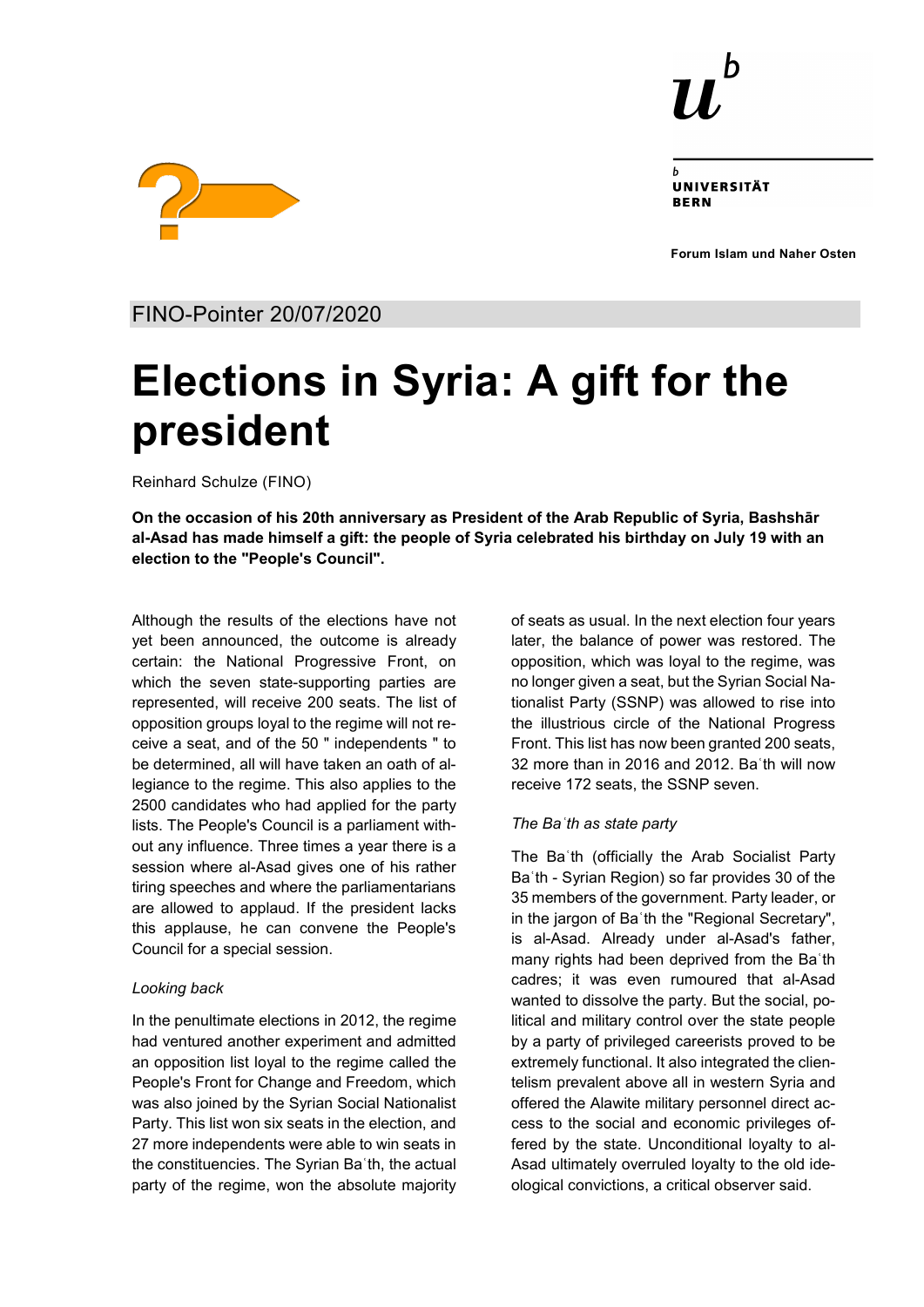

**UNIVERSITÄT BERN** 

The transformation of the ideological Baʿth state into a patronage network was completed in the 1990s. What remained was a state that sorted its population only according to their functionality, loyalty and effort. It took on the character of a meritocracy in the form of a dictatorship of merit and obedience, thus laying the foundations for its self-destruction. The Baʿth party became the melting pot of the country's privileged inhabitants. In 1987, the party had only 50,000 members, in 2010 it had 1.2 million.

#### *Patronage and succession*

Already in his inaugural speech before the Syrian parliament, on the occasion of his swearingin on 17 July 2000, Bashshār al-Asad had repeatedly spoken of "my people" who would have offered him the office of president in a referendum. Such a royalistic-looking manner of speaking makes it clear how al-Asad, then 35 years old, saw himself: a monarchical heir to the work of his father Hāfiz al-Asad, whom his subjects had elected to the position of Leviathan with almost 98% approval. At the time, the Arab public speculated that in many Middle Eastern countries the old guard would now step down and that their sons would inherit power. But the old generation (Mubārak in Egypt, Gaddafi in Libya, al-Bashīr in Sudan, Saddam Husain in Iraq, Bin ʿAlī in Tunisia) hesitated until history knocked them from the throne. The young ophthalmologist Bashshār, on the other hand, was helped by chance. On June 10, 2000, the Syrian president died of a heart attack during a telephone conversation with the Lebanese Prime Minister Salīm Hoss. Six years earlier, his older brother Bāsil had died in a self-inflicted car accident at Damascus airport. The "Crown Prince" Bāsil had played a major role in the restructuring of the Baʿth system, including the militarization of the bureaucracy, the expansion of the secret and security services and a reorganisation of the meritocracy, as the fight against corruption is called. Bashshār's Father Hafiz arranged for Bāsil to be worshipped by the people of the state like a martyr.

It was fine with the London-based ophthalmologist Bashshār to do so, because it enabled him to create his networks without getting entangled

in the apparatus of Baʿth. Bashshār's network put the four Alawite families from the area of Qardāha, who had been privileged by al-Asad, completely in the centre of power. The main beneficiaries were the families Makhlūf, Shālīsh, Akhras), ʿAbbūd and Khayyār, with whom the Asads are partly related by marriage: Bashshār al-Asad's mother is a Makhlūf, his wife Asmā᾽ an Akhras. The power of the Asads was based on the fact that they had succeeded in exercising hegemony over Syria through Baʿth the clans of the Kalbīya federation in the north of the Alawite country. At the same time, however, this required that the Asads had to use their patronage to secure their privileges for the large clans of the Kalbīya. However, this seemed to be less and less successful in the past. Between the ʿAbbūd and the Khayyār there had already been a dispute about the order of precedence in the summer of 2012, which was partly settled by force of arms. The family Makhlūf fell out of favour as a result of the lack of subordination of al-Asad's cousin Rāmī.

## *Representation*

The Asads disguise the ingenious patronage system through a royal self-dramatization. Some performances by al-Asad and his British-Syrian wife Asmā᾽ seem like a re-enactment of the public performance of British royals. Although commander-in-chief of the Syrian-Arab army, al-Asad emphasizes his civilian role more than ever and leaves the military symbolism of representation to his satraps in the country. This includes in particular the provincial governors and army generals, who often come from privileged families outside the Alawite leadership circle. Some of them owe their acceptance into the leadership circle to the regime through a special bond of solidarity, which is accompanied by ruthless brutality. One of them is Major General ʿAlī Mamlūk, for a long time head of the National Security Bureau and today Vice President for Security. Other families, however, were unable to maintain their position in the al-Asad system. The families by marriage Tlās, al-Jabīr and al-Khayr from Homs, Aleppo and Damascus, who were still close allies of Hāfiz al-Asad, have since fallen from grace altogether.